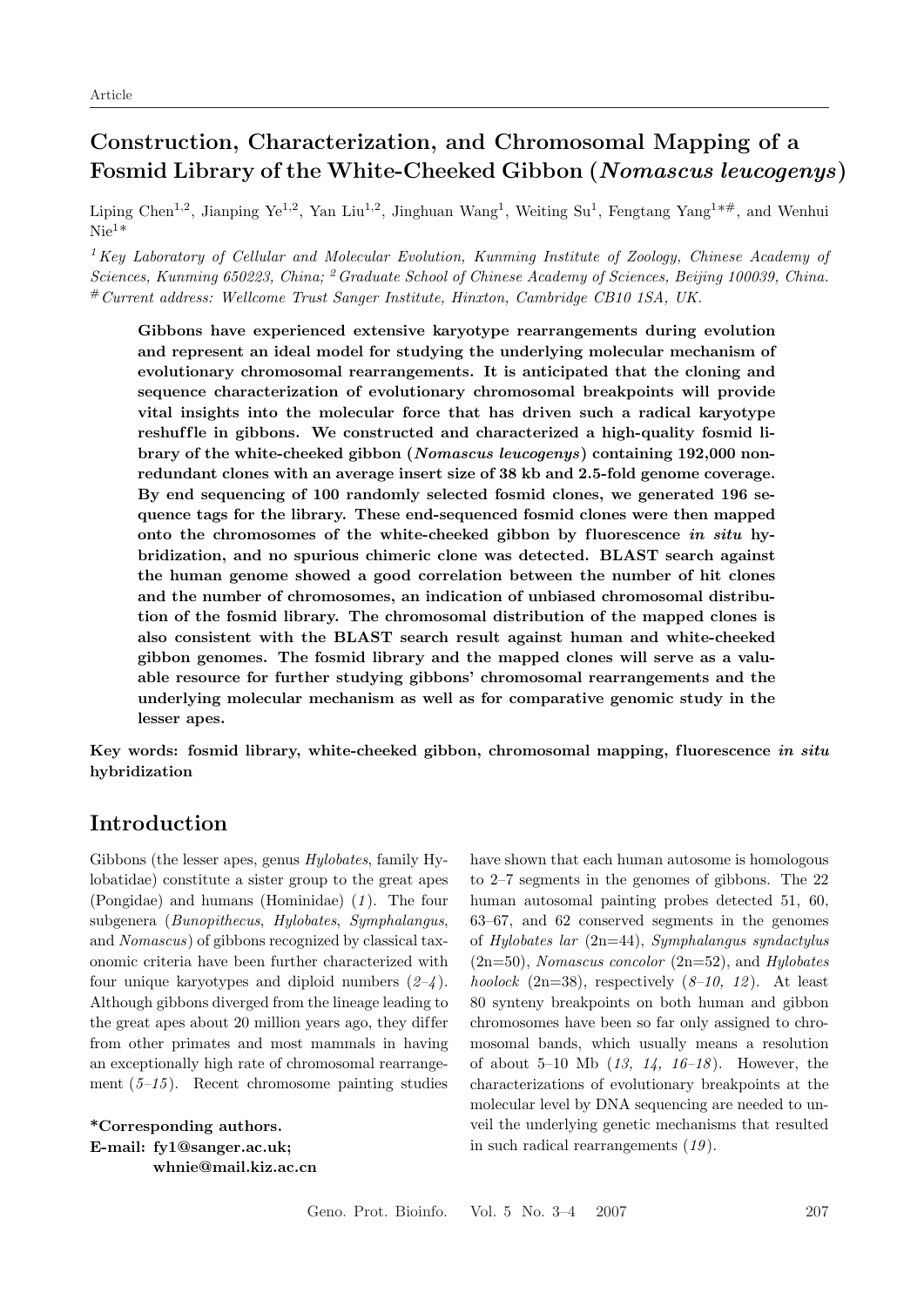Sequence comparison between human chromosome 19 and its mouse homologues revealed that specific DNA motifs such as clustered gene families or an unusually high concentration of L1 and LTR repeat DNA exist at the synteny breakpoints (*20* ). Comparing the human genome with the chimpanzee genome, the pericentric inversion breakpoints were found to be rich not only in segmental duplications and low copy repeats, but also in high copy repeats and inverted segmental duplication (*21–27* ). These results provided supports for the hypothesis that non-allelic homologous recombination between these duplicated and/or repeated sequences has played an important role in mammalian genome rearrangements (*28* ).

Compared with human and other primates, gibbons have experienced extensive karyotype rearrangements during evolution and represent a paradigm for studying the underlying molecular mechanism of evolutionary chromosomal rearrangements. Recently, the arrangement of synteny-conserved blocks in the white-cheeked gibbon (*N. leucogenys*) genome with respect to the human genome has been refined by gibbon bacterial artificial chromosome (BAC) clone (CHORI-271 BAC library) end sequencing and clone fluorescence *in situ* hybridization (FISH) mapping analysis (*29* ). However, the ability to detect smaller rearrangement events is limited by the insert size of the BAC vector. Alternative libraries with a smaller insert size such as the fosmid library are needed to uncover even smaller events occurred during the evolution of gibbons. In 2005, Tuzun *et al* (*30* ) detected the intermediate-sized structural variants (inversions, deletions, and insertions) and the breakpoint characterization at the molecular level by comparing the human genome reference sequences with fosmid paired end sequences, which may provide a fine-scale structural variation map of the human genome and the requisite sequence precision for subsequent genetic studies of human diseases. Their results indicated the advantage of using fosmid library to detect smaller chromosomal rearrangements.

Here we describe the construction and characterization of a white-cheeked gibbon genomic library in a fosmid vector for further unveiling the molecular mechanisms of the high-rate genomic rearrangements in gibbons. The white-cheeked gibbon, known to be one species of *Nomascus* (2n=52), was chosen for library construction for two reasons. Firstly, cytogenetic studies have shown that the white-cheeked gibbon had a striking degree of karyotypic changes during its evolution  $(8-14, 18, 31)$ . Comparative painting with human probes shows that the white-cheeked gibbon has the most rearranged genome in gibbons  $(10, 12)$ . Secondly, the white-cheeked gibbon is one of the rarest and most endangered primates in the world because of the largely destructed habitat (*32* ), making the white-cheeked gibbon genomic library also a valuable resource for conservation genetics study of this endangered species.

## **Results and Discussion**

#### **Library construction**

To generate a fosmid library, genomic DNA was extracted from the lymphoblast cell line (KCB 99002) of a male Yunnan white-cheeked gibbon with size fractionized by field inversion gel electrophoresis (FIGE), and then was ligated with the fosmid vector pCC1FOS. In total, 192,000 non-redundant fosmid clones were picked up and arrayed into 500 384-well microtiter plates. The average insert size was estimated to be 38 kb (range: 33–43 kb) by testing 146 randomly selected fosmid clones through pulse field gel electrophoresis (PFGE) (Figure 1). Therefore, the total size of the white-cheeked gibbon fosmid library is estimated to be  $7,296$  Mb  $(192,000\times38$  kb). According to the Animal Genomic Size Database (http:// www.genomesize.com/mammals.htm), the haploid C value of the white-cheeked gibbon is 3.40, assuming a similar genome size with human (3.50), thus the fosmid library of the white-cheeked gibbon has at least 2.5-fold coverage of the white-cheeked gibbon genome.

### **Fosmid clone end sequencing and BLAST search analysis**

One hundred randomly picked fosmid clones were sequenced using the  $T7$  primer for  $5'$  ends and the  $pCC1<sup>TM</sup>/pEpiFOS<sup>TM</sup> RP-2 primer for 3' ends in or$ der to generate the sequence tags and value the chromosomal distribution of the fosmid clones. After trimming the vector sequences, the sequences of two ends (450 bp each on average) were subjected to BLAST search against the human genome. As a result, 97 fosmid clones have BLAST hits of both sequence ends anchored on the same chromosomes. The interval between paired sequenced ends from all these clones is less than 40 kb, while the remaining three clones (172B8, 171E1, and 180D9) show BLAST results resembled to those of repetitive elements. Based on the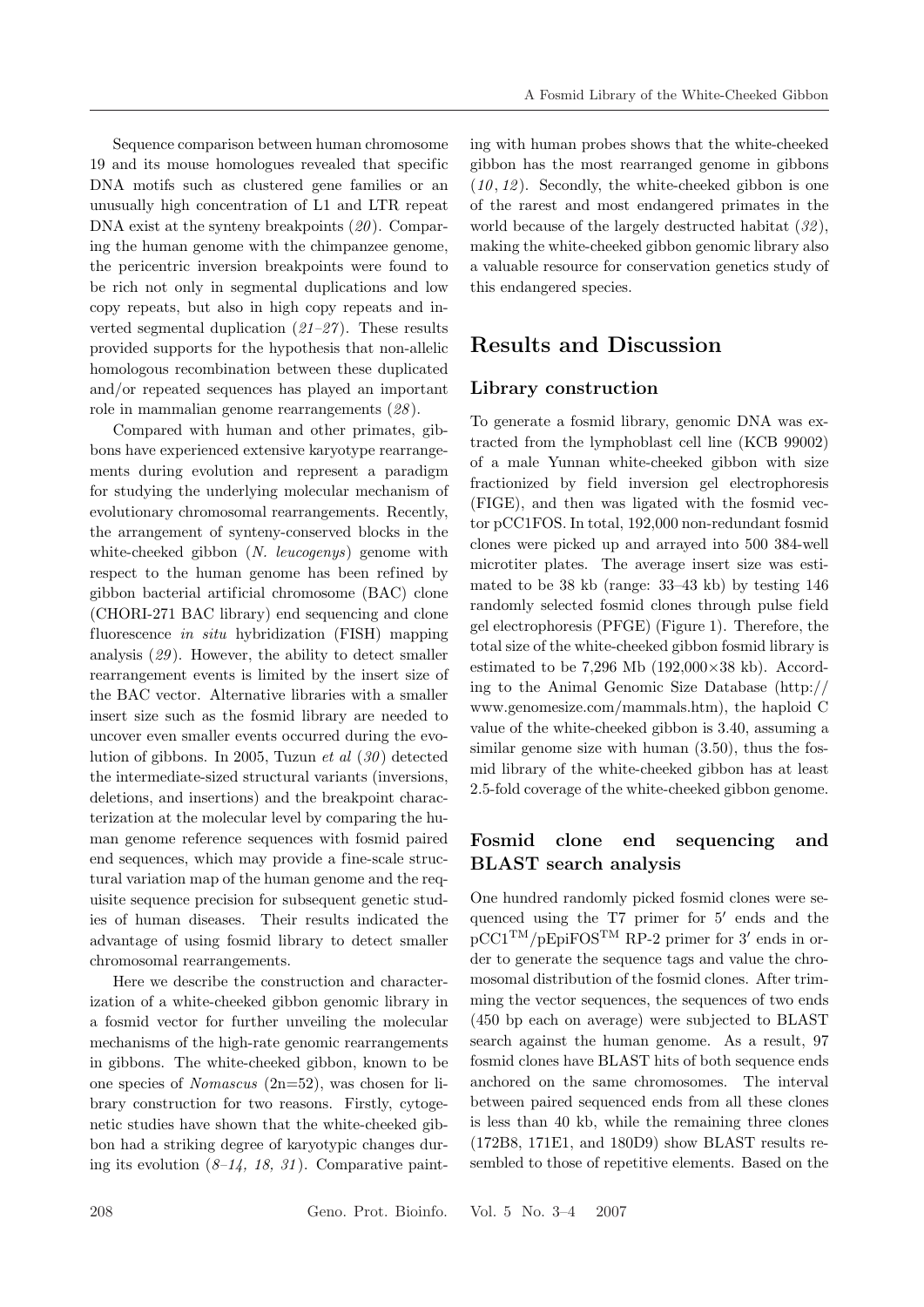

**Fig. 1** The electrophoretogram of PFGE for insert size testing. There were 19 fosmid clones tested, and the low-range molecular weight marker was used as size standard in the middle of lanes. The vector band is about 7.0 kb.

analysis of the 97 unique sequences, the sequence similarity between human and white-cheeked gibbon is estimated to be 95% on average. These results reveal a very low proportion of chimeric clones in the library. In addition, the sequenced ends distributed across every chromosome of the white-cheeked gibbon except chromosomes 19 and 20, and showed a good correlation between the anchored clone number and the chromosome size (Figure 2), indicating an unbiased chromosomal distribution of the fosmid clones in the current library. The 196 sequence tags have been deposited in GenBank under Accession No. ER987117– ER987312.

#### **FISH analysis**

The 100 end-sequenced fosmid clones were also mapped onto the chromosomes of the white-cheeked gibbon by FISH. The chromosomal assignments of all fosmid clones that gave unique signals were summarized on a G-banded karyotype of the white-cheeked gibbon (Figure 2) and FISH examples are shown in Figure 3. The results of BLAST search and FISH mapping of 100 fosmid clones are listed in Table 1. Among the 97 end-sequenced fosmid clones that were also anchored on one particular human chromosome, 90 fosmid clones had unique chromosomal locations in the white-cheeked gibbon; 7 clones (47Q1, 52G1, 56O11, 66F5, 177P20, 247M1, and 399Q4) had multiple hybridization signals that "painted" the heterochromatin regions of the white-cheeked gibbon chromosomes. No hybridization signal indicative of chimeric clones was observed. To double-check the end sequencing results, 35 end-sequenced fosmid clones were randomly chosen and mapped onto human chromosomes by FISH (see Figure 3C and D for example). In consistent with the end sequencing data, all of them were mapped onto the right corresponding human chromosomes. Based on the relationships of synteny conservation between human and whitecheeked gibbon established by chromosome painting  $(14)$ , most of the fosmid clones that hit specific human chromosomes were hybridized onto the corresponding white-cheeked gibbon chromosomes. Five clones (56I8, 182I1, 190C3, 210J1, and 280F10) gave signals on white-cheeked gibbon chromosomes that are homologous to human chromosome segments previously not detected by chromosome painting. It is likely that such subtle chromosome rearrangements could have escaped detection by cross-species chromosome painting.

### **The three fosmid clones mapped onto the heterochromatic regions**

Among the 100 end-sequenced fosmid clones, BLAST results showed that three clones (172B8, 171E1, and 180D9) contain repetitive sequences. FISH mapping results also indicate that these three fosmid clones had hybridization signals at the heterochromatic regions of the white-cheeked gibbon chromosomes: 172B8 gave

Geno. Prot. Bioinfo. Vol. 5 No. 3–4 2007 209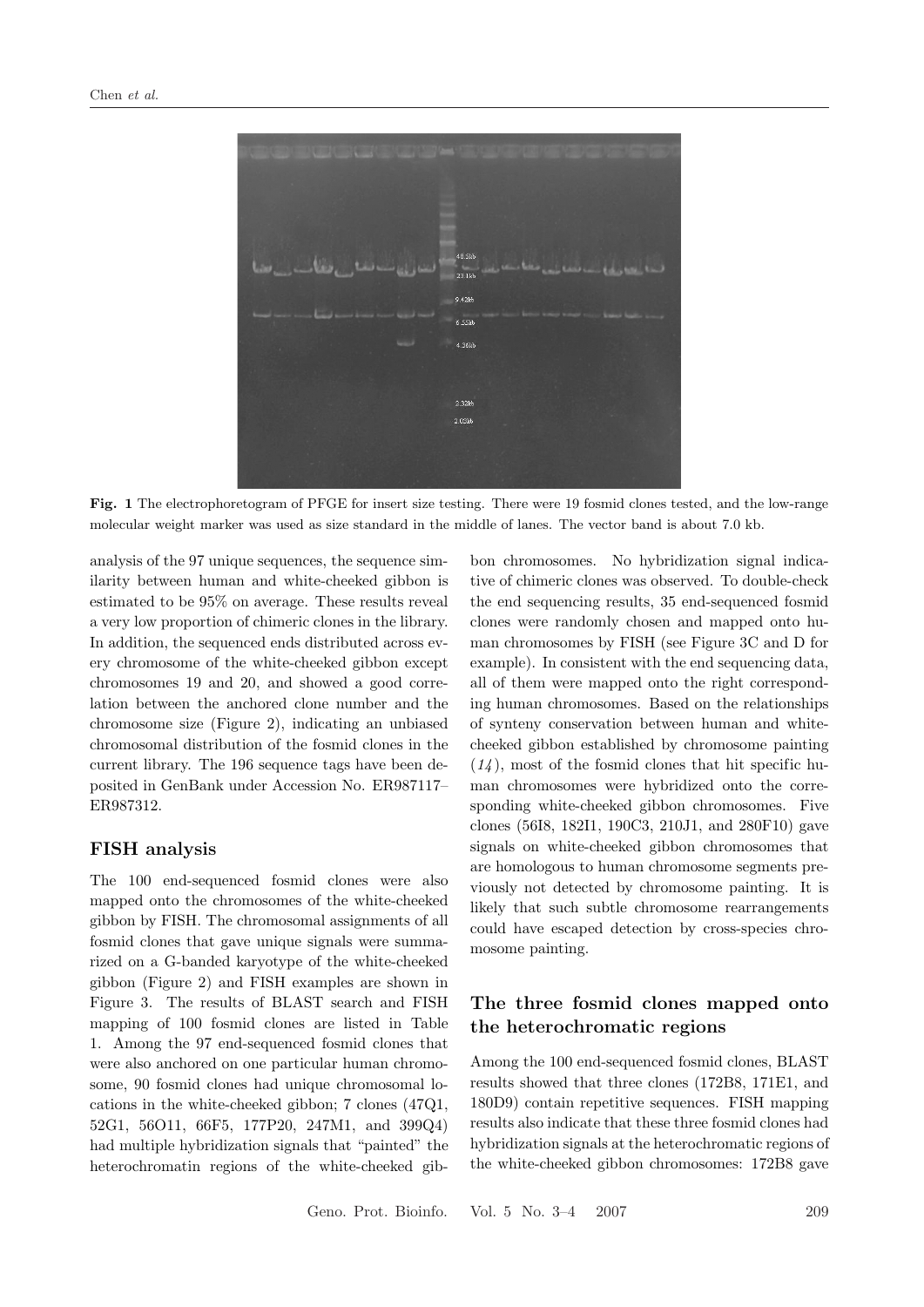

Fig. 2 The G-banded karyotype of a male white-cheeked gibbon and the ideogram with the mapped fosmid clones. The clone ID of each mapped fosmid is given in Table 1.

telomeric signals on all but two chromosomes (Chr. 16 and 25) and on the sub-centromeric regions of the short arms of chromosomes 8 and 11 (Figure 3E); 171E1 hybridized to the telomeric regions of all but three chromosomes (Chr. 11, 19 and 22), the centromeric regions of all but one chromosome (Chr. 8), and some interstitial chromosomal regions of chromosomes 3, 5, 8, and 11 (Figure 3F); 180D9 painted the white-cheeked gibbon centromeric regions of chromosomes 1, 3, 5–9, 15, 19, 22–24, and Y (Figure 3G). The single-color FISH results suggest that the insert DNA of the clones 172B8, 171E1, and 180D9 could contain overlapped regions. To elucidate the relationship of these three clones, we labeled them with biotin-16-dUTP for 172B8, FITC-12-dUTP for 180D9, and SpectrumOrange-dUTP for 171E1, respectively, and hybridized them simultaneously onto gibbon metaphases. The multi-color FISH results showed that clones 172B8 and 171E1 had overlapped signals at the telomeric regions of all but eight chro-

mosomes (Chr. 11, 16, 19, 22–25, and Y) and at the short arms of chromosomes 3, 8, and 11; 171E1 and 180D9 had overlapped signals at the centromeric regions of chromosomes 1, 3, 5–7, 9, 15, 17, 19, 22–24, and Y (Figure 3H). The summary of the hybridization patterns of the three clones is shown in Figure 4.

We also mapped these three clones onto the metaphase chromosomes of the white-browed gibbon, human, and macaque. The results showed that 171E1 gave no hybridization signal on the chromosomes of these three different species, 172B8 gave special signals on metaphases of these three different species, while 180D9 gave some centromeric signals on chromosomes of these three different species. Therefore, 171E1 probably contains white-cheeked gibbonspecific repetitive sequence(s). As for 172B8, the distribution of hybridization signals in the white-browed gibbon on the centrometric or paracentrometric regions of chromosomes was dif ferent from those on white-cheeked gibbon chromosomes. Based on the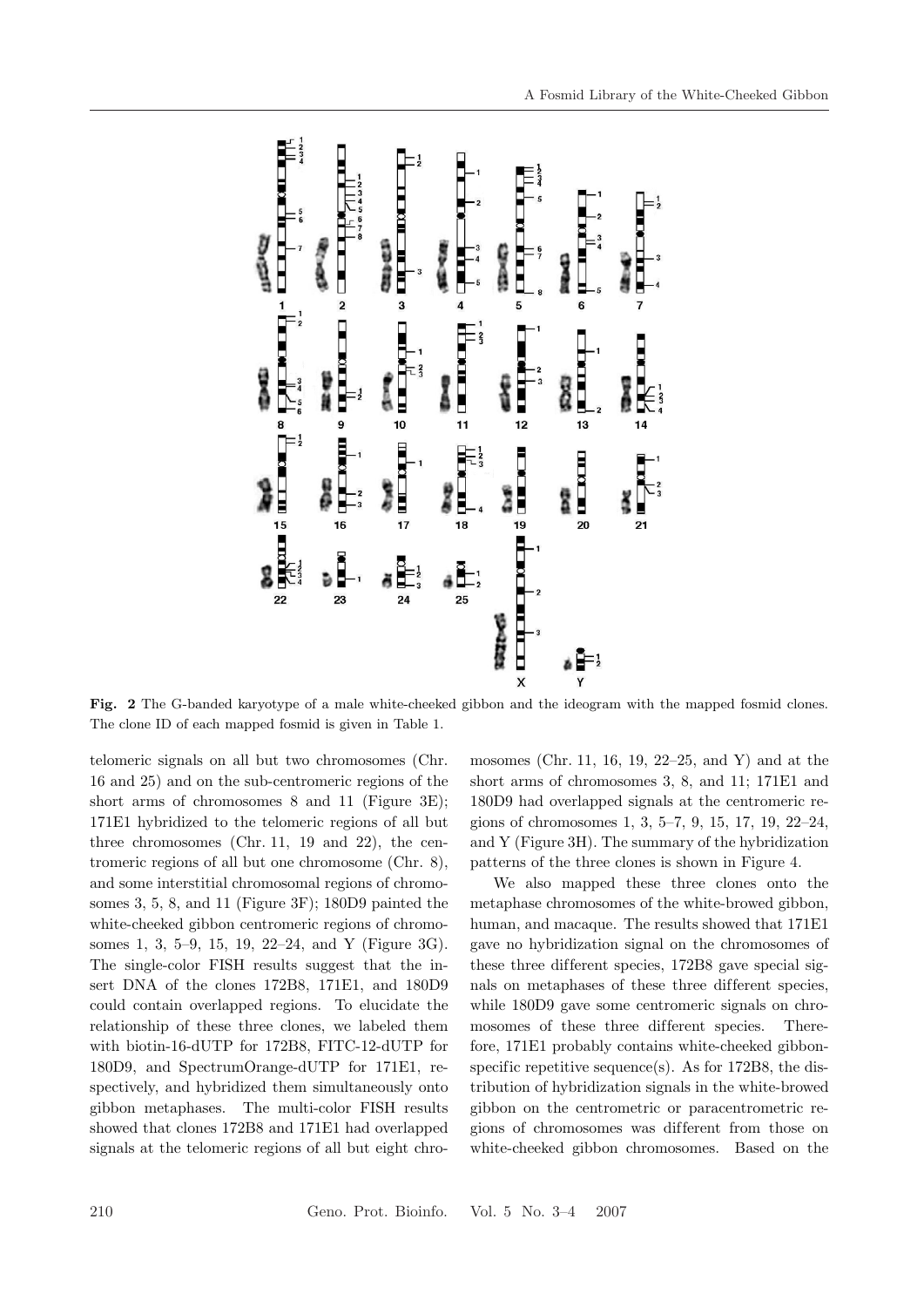| $Clone$ ID          | Human Chr. No.   | Gibbon Chr. No. | $Clone$ ID               | Human Chr. No.   | Gibbon Chr. No.   |
|---------------------|------------------|-----------------|--------------------------|------------------|-------------------|
| 307H7               | 14q24.3          | $1p-1$          | 159D7                    | 19               | $10q - 3$         |
| $20\mathrm{F}9$     | 9                | $1p-2$          | 282A1                    | 20p12.1-13       | $11p-1$           |
| 56B7                | $9p22.1-23$      | $1p-3$          | $60K3$                   | 12q              | $11p - 2$         |
| 66A3                | 9                | $1p-4$          | <b>59O1</b>              | 12q              | $11p-3$           |
| 68B8                | 6                | $1q-5$          | 04K20                    | $\mathbf{1}$     | $12p-1$           |
| $82\mathrm{E}1$     | 6q21             | $1q - 6$        | $32\mathrm{A}5$          | $\mathbf{1}$     | $12q - 2$         |
| $210\mathbf{J}1$    | 2q               | $1q-7$          | 241N2                    | $\,1\,$          | $12q - 3$         |
| $66I3$              | $\bf 5$          | $2p-1$          | 198C7                    | $20\,$           | $13p-1$           |
| 47C4                | $\bf 5$          | $2p-2$          | 08H15                    | $\,7$            | $13q-2$           |
| 71B3                | $16\,$           | $2p-3$          | $37\mathrm{K}18$         | $\overline{2}$   | $14q-1$           |
| 182F9               | 16               | $2p-4$          | 205I9                    | $2p21 - 2p22$    | $14q - 2$         |
| $61\mathrm{H}5$     | $16\,$           | $2p-5$          | 9903                     | 2                | $14q\hbox{--}3$   |
| 177A2               | 16               | $2q-6$          | $111\mathrm{M}6$         | $\sqrt{2}$       | $14q - 4$         |
| 111B <sub>2</sub>   | $16\,$           | $2q - 7$        | 44C20                    | 11q              | $15p-1$           |
| 171C1               | $\overline{5}$   | $2q - 8$        | 71P24                    | 11               | $15p - 2$         |
| 46D <sub>3</sub>    | 10               | $3p-1$          | $22\mathrm{D}2$          | $8\,$            | $16p - 1$         |
| 196B5               | $6q24.3 - 25.3$  | $3p-2$          | $60\mathrm{G}1$          | 8                | $16q - 2$         |
| $06{\rm G}6$        | 6q24             | $3q - 3$        | 172A9                    | 8q               | $16q - 3$         |
| 8201                | 18               | $4p-1$          | $26\mbox{M}4$            | 7p               | $17p-1$           |
| 220L2               | 18               | $4p-2$          | 203A1                    | $6\,$            | $18p-1$           |
| 190H24              | 11               | $4q - 3$        | 01A3                     | 10               | $18p - 2$         |
| $200\mathrm{C}7$    | 3                | $4q-4$          | 19023                    | $\bf 5$          | $18q - 3$         |
| 206H23              | $\sqrt{3}$       | $4q-5$          | $69\mathrm{L}1$          | 16               | $18q - 4$         |
| 47B14               | $\mathbf{1}$     | $5p-1$          | $51A3$                   | $\,3$            | $21p-1$           |
| $55\mathrm{P}2$     | $1\,$            | $5q-2$          | <b>77K2</b>              | $\sqrt{3}$       | $21q - 2$         |
| 310D24              | $\mathbf{1}$     | $5p-3$          | $10\mathrm{M}\mathrm{6}$ | $\,3$            | $21q - 3$         |
| $16F9$              | $\mathbf{1}$     | $5p-4$          | 20D3                     | 14               | $22q-1$           |
| 67M9                | 1p31.3-32.3      | $5p-5$          | $120\mathrm{N}7$         | 14               | $22q - 2$         |
| $222\!\!\:J1$       | 13               | $5q-6$          | 320G1                    | 14               | $22q - 3$         |
| $101 \verb F10 $    | 13               | $5q - 7$        | 282A10                   | 14               | $22q - 4$         |
| 96L4                | 13               | $5q\text{--}8$  | $190\mathrm{C}3$         | $9q32 - 34.11$   | $23q\!\!-\!\!1$   |
| 180A14              | $22q12.3 - 13.2$ | $6p-1$          | $88\mathrm{H}4$          | $\mathbf{1}$     | $24q-1$           |
| 208F10              | 12               | $6p-2$          | 106L1                    | 1p36.21-36.32    | $24q - 2$         |
| $56I8$              | 8                | $6q - 3$        | 203B7                    | $1p35.1 - 36$    | $24q - 3$         |
| 18211               | 12               | $6q - 4$        | $56D8$                   | 21q22.2          | $25q-1$           |
| 66M1                | 15               | $6q - 5$        | $123\mathrm{N1}$         | 21               | $25q - 2$         |
| 207L24              | $22\,$           | $7p-1$          | $300\mathrm{L}3$         | Xp21.3-22.13     | $Xp-1$            |
| 236H6               | $\overline{4}$   | $7p-2$          | 07K1                     | $Xq21.1 - 21.33$ | $Xq-2$ and $Yp-2$ |
| 306E1               | $\overline{4}$   | $7q - 3$        | 261G3                    | $\mathbf X$      | $Xq-3$            |
| 289N10              | $\overline{4}$   | $7q-4$          | $82\mathrm{H}4$          | Y                | $Yq-1$            |
| 191K6               | $6q13 - 15$      | $8p-1$          | $47Q1*$                  | 10               | $\ast$            |
| $250E1$             | 1                | $8p - 2$        | $52\mathrm{G1}^*$        | 9                | $\ast$            |
| 13019               | $\boldsymbol{9}$ | $8q - 3$        | 56011*                   | $\overline{4}$   | $\ast$            |
| $266\mathrm{E}$     | 9                | $8p-4$          | $66F5*$                  | $\mathbf 1$      | $\ast$            |
| $320\mathrm{B}$     | 9                | $8q - 5$        | 177P20*                  | 6p12.3-21.2      | $\ast$            |
| $490N7$             | 9                | $8q - 6$        | $247\mathrm{M1}^*$       | 12q              | $\ast$            |
| 02B24               | $\overline{4}$   | $9q-1$          | 399Q4*                   | 12               | $\ast$            |
| 133P14              | $\mathbf{1}$     | $9q - 2$        | $172B8^{\#}$             | $\#$             | $\#$              |
| 218K10              | $12\,$           | $10p-1$         | 171E1#                   | $^{\#}$          | $\#$              |
| $174\mathrm{C}{17}$ | $19\,$           | $10q - 2$       | $180\mathrm{D}9^{\#}$    | $^{\#}$          | $\#$              |

**Table 1 BLAST search and FISH mapping results of 100 fosmid clones**

\*Could not map the unique signal because of the heterochromosome noise. #The three clones (172B8, 171E1, and 180D9) have no special unique location in human chromosomes and contain repetitive sequences in white-cheeked gibbon chromosomes (see the text and Figure 3 for detail).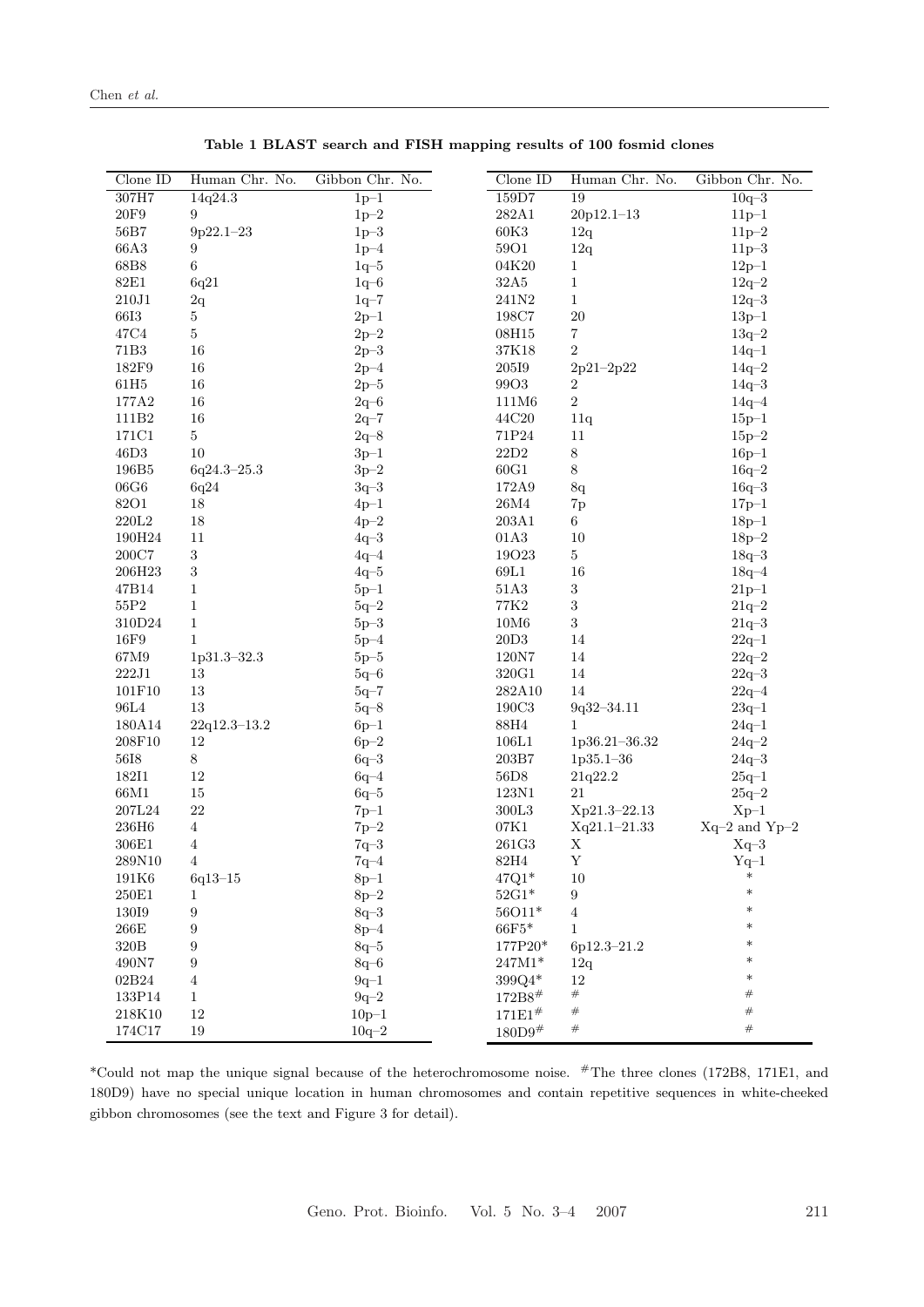

**Fig. 3** Examples of FISH mapping results of fosmid clones. **A**. Fosmid clone 71B3 with a pair of signals on the short arm of chromosome 2 of the white-cheeked gibbon. **B**. Fosmid clone 82H4 hybridized onto the Y chromosome of the white-cheeked gibbon. **C**. Fosmid clone 69L1 hybridized onto the distal regions of the short arm of human chromosome 16. **D**. Fosmid clone 69L1 hybridized onto the distal regions of the long arm of chromosome 18 of the white-cheeked gibbon. **E**. Fosmid clone 172B8 with telomeric signals on chromosomes 1–15, 17–24, X, and Y, and near to the centromeric regions of the short arms of chromosomes 8 and 11 of the white-cheeked gibbon. **F**. Fosmid clone 171E1 hybridized onto the telomeric regions of all but three chromosomes (Chr. 11, 19, and 22), the centromeric regions of all but one chromosome (Chr. 8), and some interstitial chromosomal regions of chromosomes 3, 5, 8, and 11. **G**. Fosmid clone 180D9 with signals on the centromeric regions of chromosomes 1, 3, 5–9, 15, 19, 22–24, and Y. **H**. Fosmid clones 172B8, 180D9, and 171E1 hybridized collectively onto the metaphase of the white-cheeked gibbon. 172B8 was labeled by biotin-16-dUTP and visualized in blue; 180D9 was labeled by FITC-12-dUTP and visualized in green; 171E1 was labeled with SpectrumOrange-dUTP and visualized in red. The superposed region of simultaneous hybridization of 172B8 and 171E1 was visualized in purple; the superposed region of simultaneous hybridization of 180D9 and 171E1 was visualized in yellow. No chimeric clone was observed for all the fosmid clones tested.

different chromosomal distribution in different subgenera of gibbons, 172B8 will be useful for studying the heterochromatin evolution in gibbons, and 180D9 probably contains conservative centromeric repeats.

#### Fosmid clone specific for the Y chromo**some**

The BLAST search results showed that there was one clone (82H4) containing Y chromosome-specific sequence among the 100 randomly selected fosmid clones. Besides the human genome, we also did the sequence BLAST search between clone 82H4 and the genomes of macaque, cattle, cat, and mouse. The clone 82H4 blasted to the Y chromosomes of human and chimpanzee, but had hits on autosomes of macaque, cattle, cat, and mouse. Furthermore, we mapped it onto the metaphases of human, whitecheeked gibbon, chimpanzee, white-browed gibbon,

macaque, slow loris, cattle, and mouse. Hybridization signals were found on the Y chromosomes of human, white-cheeked gibbon, chimpanzee, and white-browed gibbon, but not in macaque, slow loris, cattle, cat, and mouse. The sequence of clone 82H4 is thus specific for the higher primates (apes).

## **Conclusion**

In summary, we have constructed a white-cheeked gibbon fosmid library containing 192,000 clones. Based on the estimated insert size, the number of clones, and the putative genome size, this library should represent at least 2.5-fold coverage of the white-cheeked gibbon genome. We have demonstrated that this library has no obvious bias in chromosome coverage (chromosomal distribution) and no spurious chimeric clones in 100 randomly tested clones. As a preliminary effort, we have generated 196 fosmid end sequences and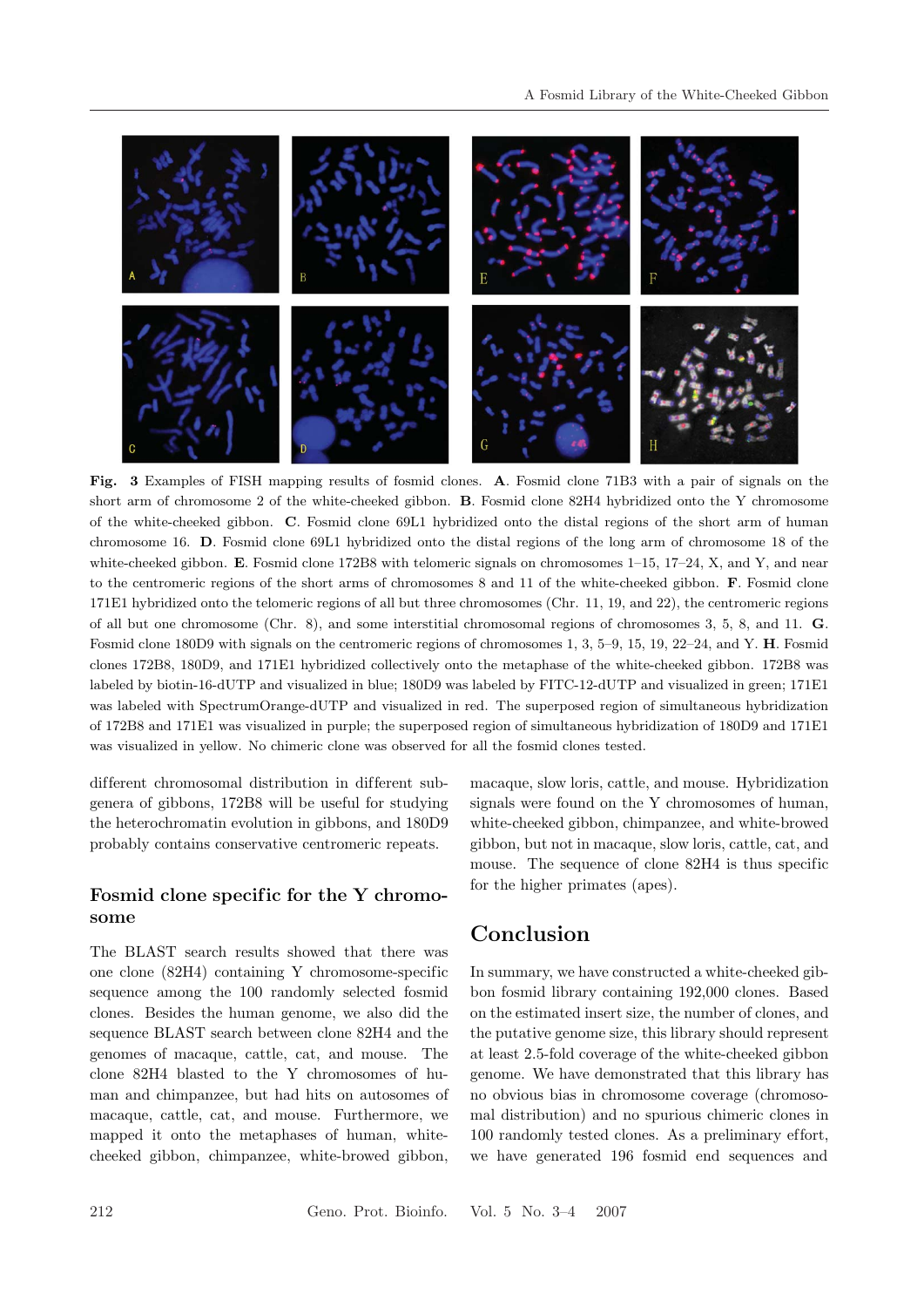

**Fig. 4** Summary of the hybridization patterns of fosmid clones 172B8, 180D9, and 171E1 onto male white-cheeked gibbon chromosomes. The blue, green, and red dots denote hybridization signals of 172B8, 180D9, and 171E1, respectively.

mapped chromosome location for 93 fosmid clones of the white-cheeked gibbon. Future large-scale end sequencing and FISH mapping of this library will provide a useful resource for evolutionary synteny breakpoint studies as well as for determining the lineagespecific copy number variations and subtle inversions between humans and apes.

## **Materials and Methods**

### **Construction and characterization of the fosmid library**

The lymphoblast cell line (KCB 99002) of a male Yunnan white-cheeked gibbon with a normal karyotype  $(2n=52)$  was obtained from Kunming Cell Bank. High molecular weight genomic DNA was extracted from this cell line using the GeneElute mammalian genomic DNA kit (Sigma, St Louis, USA). The size of this genomic DNA ranged from 25 to 148 kb, and mostly focused on 30 to 60 kb, thus, additional shearing was not necessary. This genomic DNA was directly end-repaired and then the size was selected as 33–48 kb fragments using FIGE. Ligation of the collected fragments into the fosmid vector pCC1FOS was performed according to the manufacturer's protocols (Copy control fosmid production kit; Epicentre Technologies, Madison, USA). The well-separated clones were picked and inoculated in Luria broth supplemented with  $10\%$  (v/v) glycerol in 384-well microtitre plates. After picking, the plates were incubated overnight at 37◦C and then stored at −80◦C. To evaluate the average insert size of clones, 146 clones were randomly selected from the white-cheeked gibbon fosmid library. Each fosmid clone DNA was extracted and completely digested using Not I, and then

Geno. Prot. Bioinfo. Vol. 5 No. 3–4 2007 213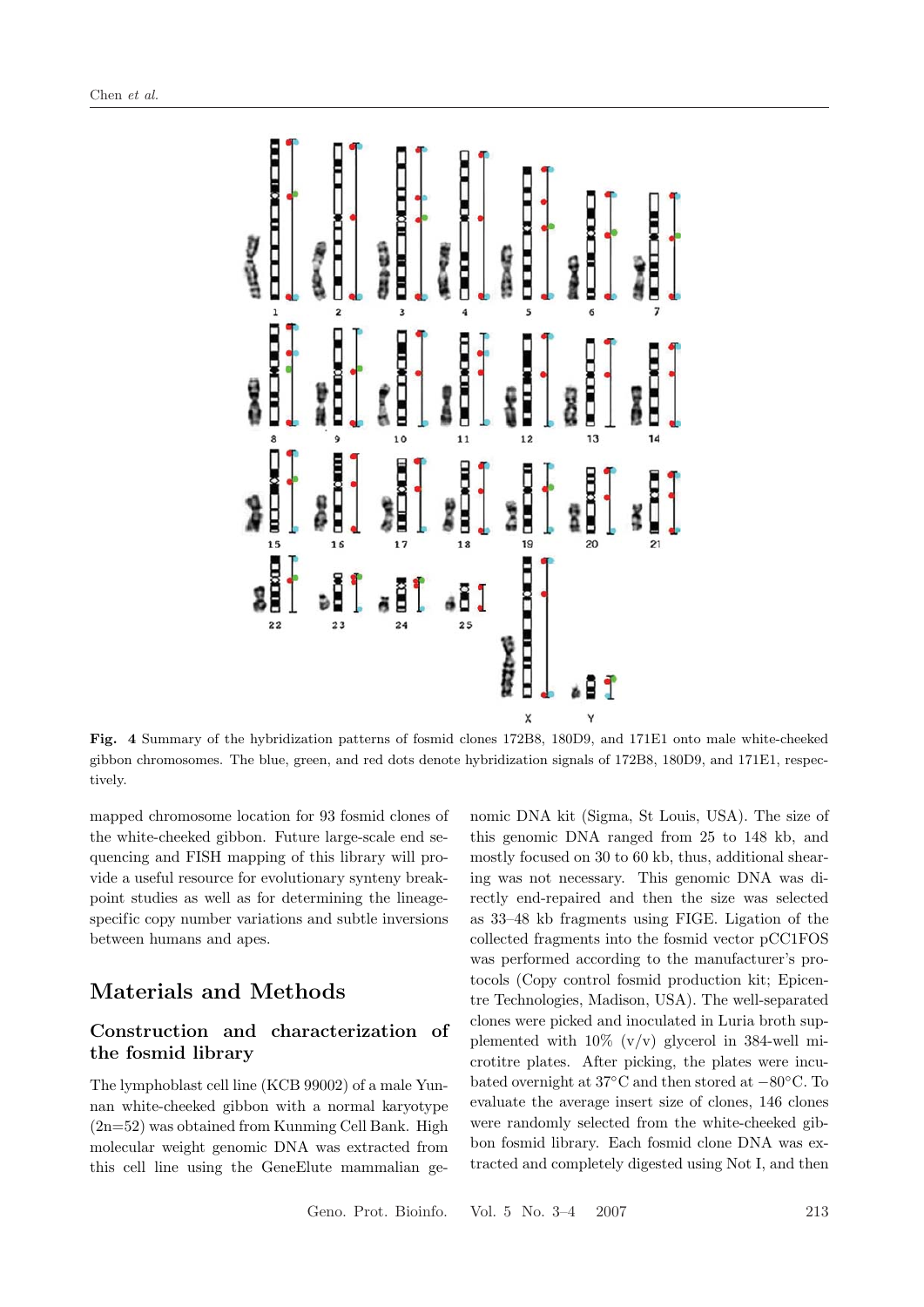the insert size was estimated by PFGE. The molecular weights of the fosmid inserts were calculated using the image analysis program Kodak 1D 3.5 based on the low-range size marker (New England BioLabs, Ipswich, USA) or fosmid control DNA (36 kb).

### **Fosmid end sequencing**

One hundred fosmid clones were randomly picked for two-end sequencing. T7 primer (5 -TAATACGACTC  $\text{ACTATAGGG-3'}$  was used for 5' end sequencing, and  $pCC1<sup>TM</sup>/pEpiFOS<sup>TM</sup>RP-2 primer (5'-TACGC)$ CAAGCTATTTAGGTGAGA-3') was used for 3' end sequencing. Sequences were analyzed with Lasergen software (Version 5.0; DNASTAR, Madison, USA). After trimming off the vector sequences, the sequences of insert DNA were blasted against the human genome sequences (http://www.ncbi.nlm.nih.gov or http://genome.ucsc.edu).

#### **Cell culture, chromosomal preparation, and G-banding**

The lymphoblast cell line of the white-cheeked gibbon was immortalized with Epstein-Barr virus and grown at 37◦C in RPMI 1640 medium enriched with 15% newborn bovine serum. Before harvesting for chromosome analysis, the cell culture was treated with 0.03–0.05  $\mu$ g/mL colchicine (Sigma) for 40 min. Chromosome preparations were made following standard procedures as previously described (*33* ). G-banding before *in situ* hybridization was based on the classical trypsin/Giemsa staining procedure (*34* ). Banded metaphases were captured with a Cohu CCD camera and analyzed with the Genus system (Applied Imaging, Grand Rapids, USA).

#### **Single-color FISH with fosmid clones**

The 100 fosmid clones used in end sequencing were mapped onto the chromosomes using FISH. All fosmid clone probes were labeled with biotin-14-dCTP by nick translation and hybridized to the prepared chromosomes, which followed the procedure described previously (*35* ).

#### **Multi-color FISH with fosmid clones**

The three special fosmid clone probes that hybridized to telomere or centromere regions were labeled with biotin-16-dCTP for 172B8, FITC-12 dUTP for 180D9, and SpectrumOrange-dUTP for

171E1, respectively. The reaction system was the same as the single-color FISH reaction system, except that  $0.5 \mu L$  ACG was used instead of 1.0  $\mu$ L ATG, and biotin-16-dCTP or FITC-12-dUTP or SpectrumOrange-dUTP was used instead of biotin-14-dCTP. For the signal detection, biotin-labeled probes were detected with a layer of Cy5-avidin (1:500 dilution), and FITC-labeled probes were detected with a layer of rabbit-anti-FITC  $(1:250$  dilution) followed by a layer of goat-anti-rabbit-FITC antibodies (1:125 dilution). After detection, slides were mounted in anti-fade AF1 solution (Citifluor Ltd., Canterbury, UK) containing 0.08 mg/mL DAPI (4 6-diamidino-2-phenylindole) and covered with  $22\times32$  mm<sup>2</sup> coverslips.

## **Acknowledgements**

We thank Drs. Wen Wang and Qi Zhou for a critical reading of the manuscript. This work was supported by the National Natural Science Foundation of China (No. 30270719 and 30623007).

#### **Authors' contributions**

LC performed the experiment, conducted data analyses, and prepared the manuscript. JY, YL, JW, and WS joined LC in the experiment and data analyses. FY and WN supervised the project and co-wrote the manuscript. All authors read and approved the final manuscript.

### **Competing interests**

The authors have declared that no competing interests exist.

## **References**

- 1. Groves, C.P. 1972. Systematics and phylogeny of gibbons. In *Gibbon and Siaman*g (ed. Rumbaugh, D.M.), Vol.1, pp.1-89. Karger publishing, Basel, Switzerland.
- 2. Chiarelli, B. 1972. The karyotypes of the gibbons. In *Gibbon and Siamang* (ed. Rumbaugh, D.M.), Vol.1, pp.90-102. Karger publishing, Basel, Switzerland.
- 3. Markvong, A. 1973. Karyotypes of three species of gibbons. *Mamm. Chrom. Newsl*. 14: 149.
- 4. Prouty, L.A., *et al*. 1983. A presumptive new hylobatid subgenus with 38 chromosomes. *Cytogenet. Cell Genet*. 35: 141-142.